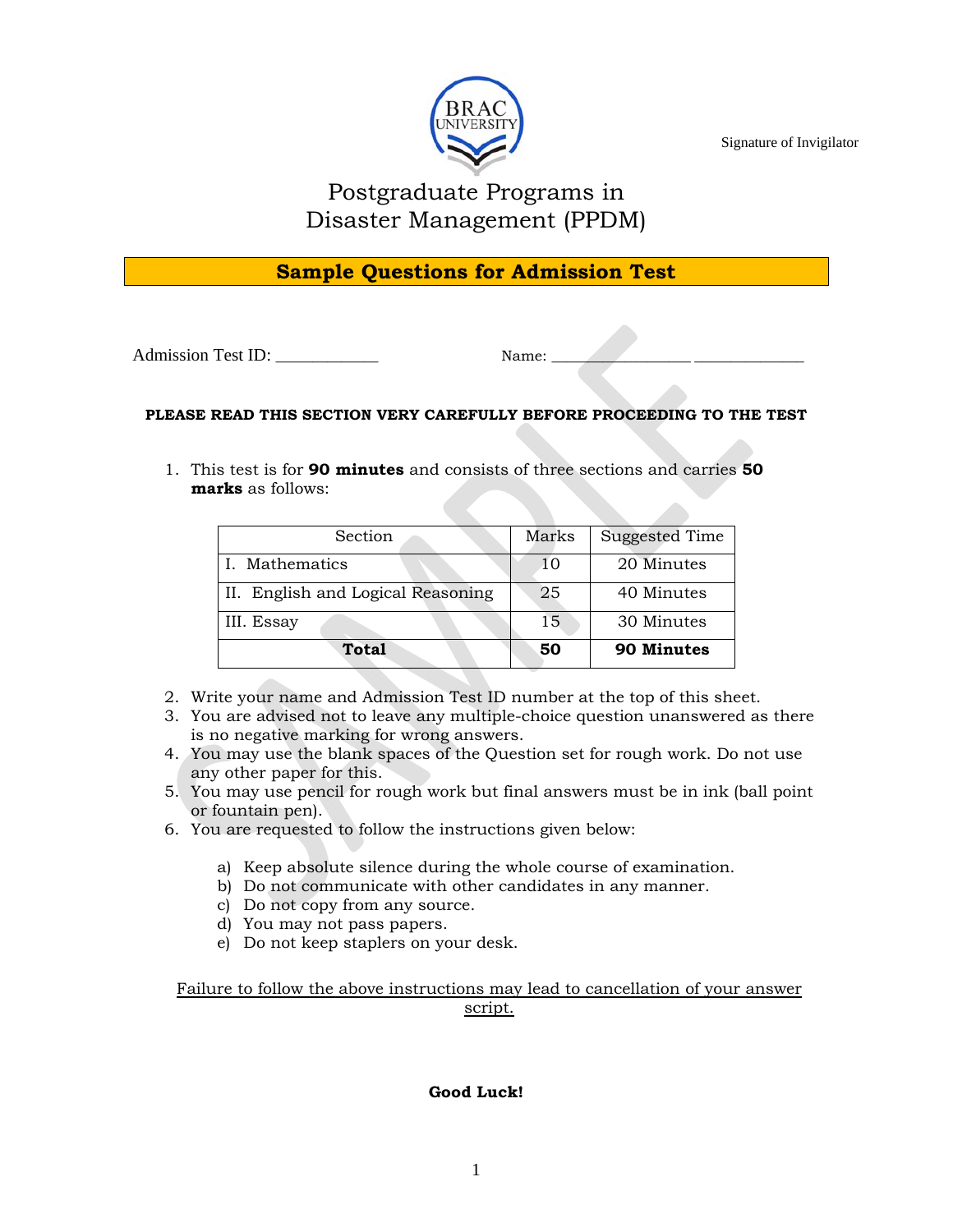#### **Section: Mathematics**

1. Which of the following fractions to the greatest?

- 2. A man travels for 6 hours at a rate of 50 miles per hour. His return trip takes him  $7-\frac{1}{2}$  hours. What is average speed for the whole trip? 2  $7\frac{1}{2}$ 
	- (A) 44.4 mph (B) 45 mph (C) 46 mph (D) 48 mph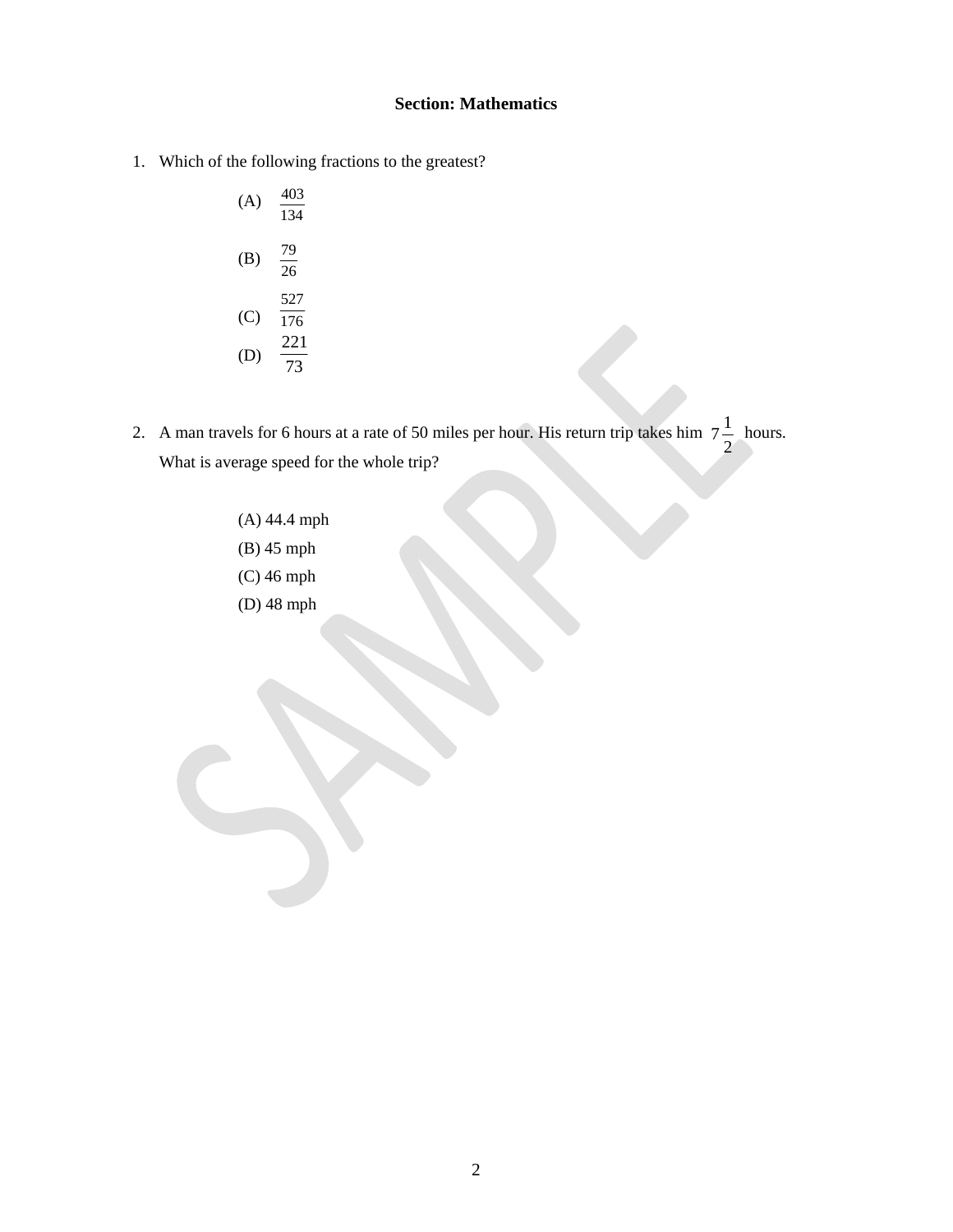#### **Section: English and Logical Reasoning**

Select one of the four options  $(A,B,C,D)$ :

#### **At home in the desert**

A huge herd of wild horses had recently been spotted in the heart of the desert Namibia. They were (1)…………behind by the Cavalry of the German Army (2)…………. the South African war and have been there (3)…………. since. Jacqueline Ripart, a French Journalist, was intrigued by 4)…………. these animals managed to live in the (5)…………heat of the Namibia desert, where only small scrapes of vegetation are to be found amid the  $(6)$ ……….sand dunes.

|   | А | lost    | B | given   | left     | D  | missed     |
|---|---|---------|---|---------|----------|----|------------|
|   | А | during  | B | while   | through  | IJ | throughout |
|   | А | long    | B | every   | always   | D  | ever       |
| 4 | А | what    | B | that    | how      | D  | whether    |
|   | А | burning | B | flaming | roasting | Γ  | frying     |
| 6 | А | nude    | B | bare    | bald     | D  | undressed  |

**Complete the sentences using the options given below. Select the best option.** 

• The doctor made me \_\_\_\_\_\_\_\_\_\_\_\_\_\_\_\_\_\_\_\_\_\_\_\_ a full physical examination.

 a) taking b) having to take c) to take d) take

- His Formula and power drove him to break the law.
	- a) excitement
	- b) initiation
	- c) lust
	- d) potential
- People cannot **Property People cannot People cannot Property People cannot Property Property Property Property Property Property Property Property Property Property Property Property Pro** 
	- a) be made
	- b) be making
	- c) make
	- d) made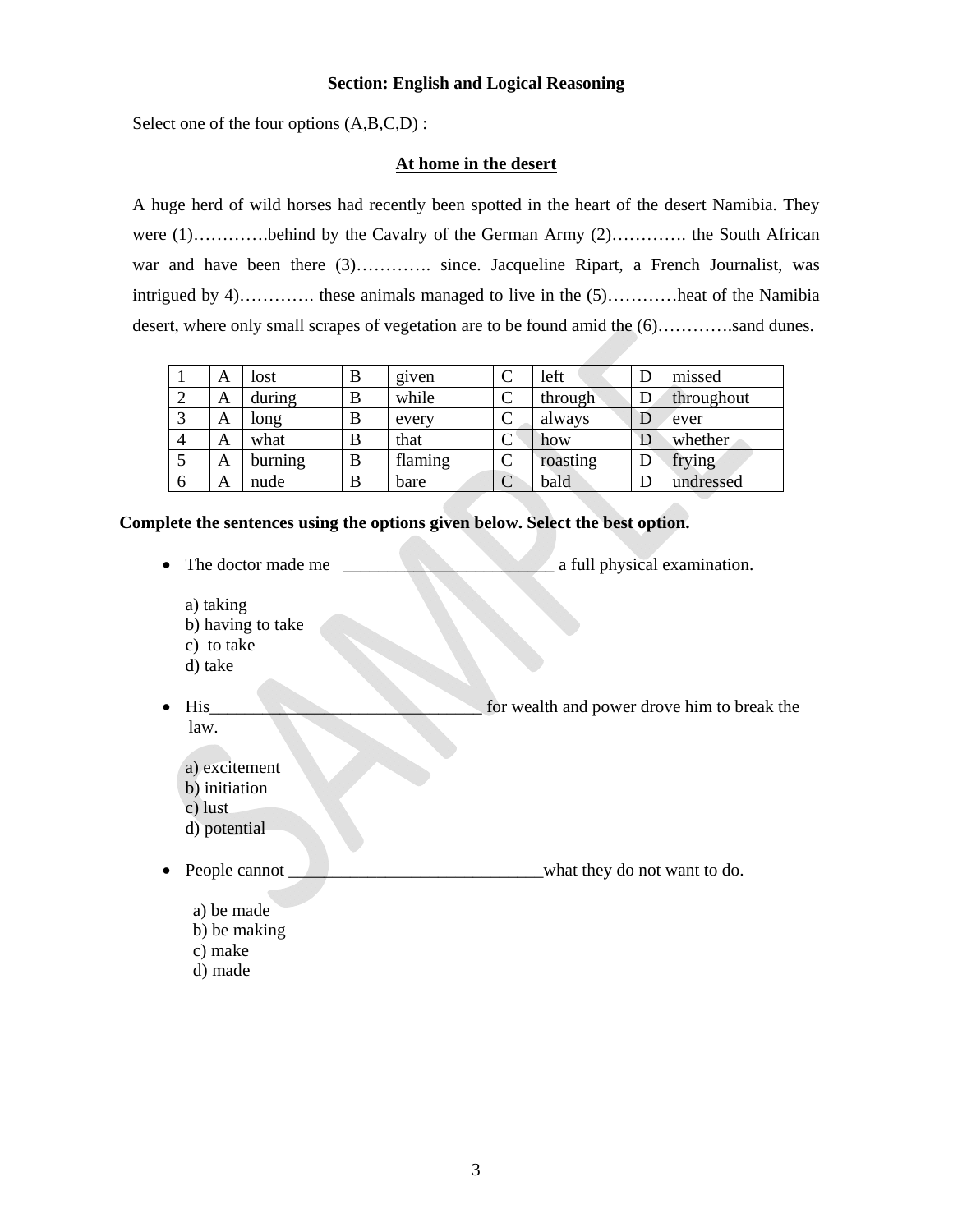#### **Reading Comprehension**

**In this section, you will find a number of questions about the passage, each with four suggested answers. You must choose the one you think fits best according to the passage**.

### **Natural Disaster**

Tornados usually occur as parts of thunderstorms. For some reasons, an eddy is started which makes a funnel shaped cloud moving toward the east with the larger storm of which it is a part. By centrifugal force the air is propelled outward from the center of the whirl, thus leaving an air of low pressure. Houses sometimes collapse and roofs are carried away because of great difference of pressure inside and outside the tornado. Very bizarre feats are sometimes the results of these tornados. Corks are drawn from the bottles, window panes are exploded outward, straws are driven through boards, babies and even cattle have been carried away as far as a mile. The destruction is terrific, but fortunately the path of a tornado is never very wide, varying from a very few feet to several thousands. The noise they make is so great that everything in the world seems to be part of one great big roar. The lightning in the funnel is so constant that it seems dull red in color at times. Such tornados or cyclones are particular to the United States, and indeed to the open prairie country, such as Kansas which has been nicknamed by cyclone state.

- What helps to somewhat harness the destructiveness of a tornado?
- A. The variations of pressure inside and outside of a tornado.
- B. The narrow width of the course it follows.
- C. The fact that it is the small part of a larger storm.
- D. The funnel shape it has.
- An eddy is most likely……
- A. a cloud.
- B a whirl.
- C. a field.
- D. low pressure.
- It would seem from the reading that the main cause of destruction is…....
- A. the high pressure in the center of the whirl.
- B. that a tornado is a part of a thunderstorm.
- C. the pressure difference.
- D. the lightning in the funnel.